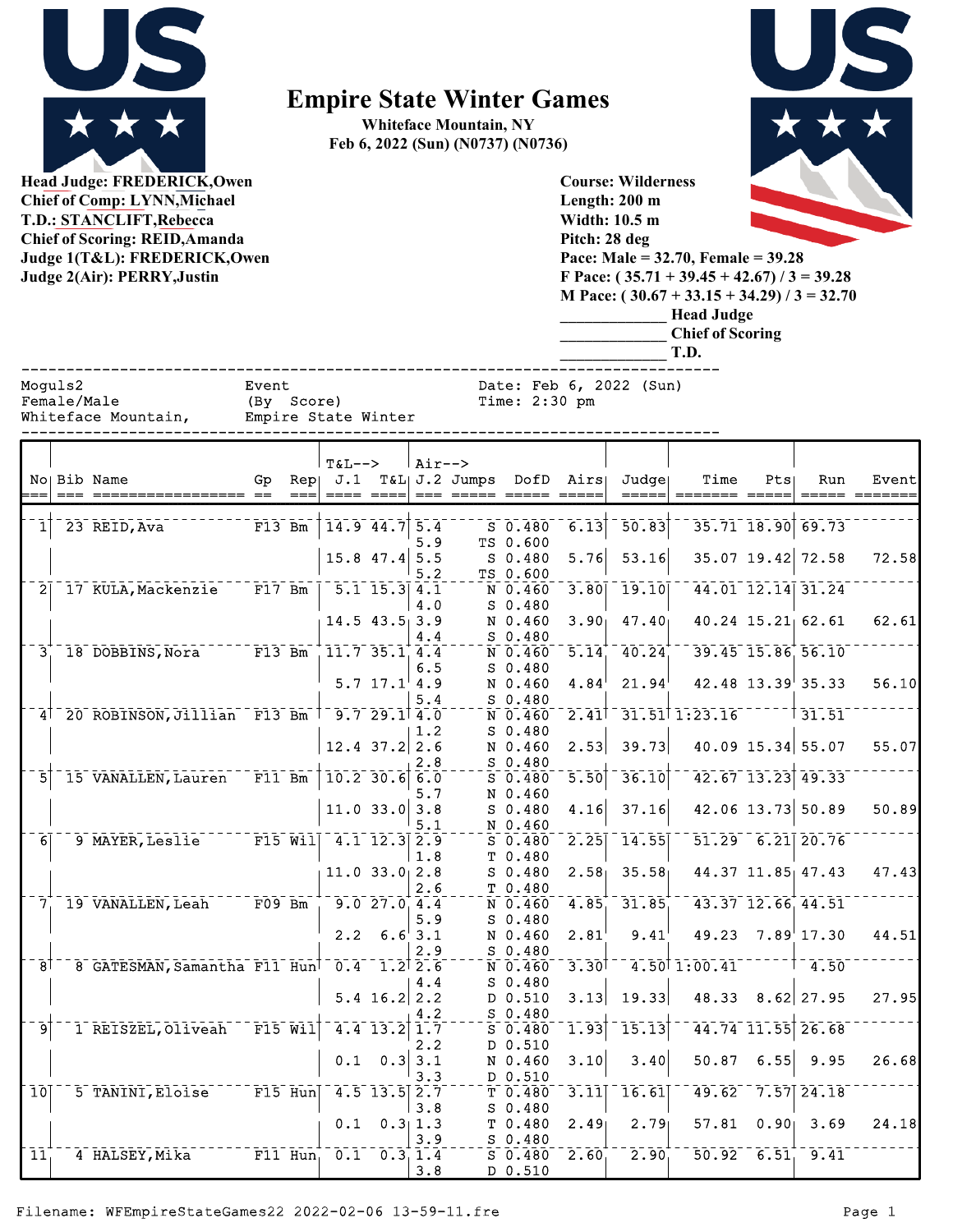Moguls2 Event Date: Feb 6, 2022 (Sun)<br>Female/Male (By Score) Time: 2:30 pm Female/Male (By Score) Time: 2:30 pm Whiteface Mountain, Empire State Winter

|                         |                                            |                     |           | $T&L-->$                    |                                        | $Air--$                               |                                                         |                                |                   |                          |                            |                    |                         |       |
|-------------------------|--------------------------------------------|---------------------|-----------|-----------------------------|----------------------------------------|---------------------------------------|---------------------------------------------------------|--------------------------------|-------------------|--------------------------|----------------------------|--------------------|-------------------------|-------|
|                         | No Bib Name                                | Gp                  | Rep       |                             |                                        |                                       | J.1 T&L J.2 Jumps DofD Airs<br>$=$ == $=$ ==== $=$ ==== |                                |                   | Judgel                   | Time                       | Pts                | Run                     | Event |
|                         |                                            |                     |           | $== == =$<br>0.4            | $1.2$ 2.3                              |                                       |                                                         | $S$ 0.480                      | 2.22              | =====<br>3.42            |                            |                    | 44.43 11.80 15.22       | 15.22 |
|                         |                                            |                     |           |                             |                                        | 2.2                                   |                                                         | D 0.510                        |                   |                          |                            |                    |                         |       |
| $\overline{12}$         | 13 HOFRICHTER, Yvetta F09 Nys  0.1 0.3 1.0 |                     |           |                             |                                        |                                       |                                                         | $N$ 0.460                      | 0.46              | 0.76                     | $\overline{\text{(none)}}$ |                    | 0.76                    |       |
|                         |                                            |                     |           |                             |                                        | $\cdot$ 0                             |                                                         |                                |                   |                          |                            |                    |                         |       |
|                         |                                            |                     |           |                             | $4.8$ 14.4                             | .9                                    |                                                         | N 0.460                        | 0.41              |                          | 14.81 1:01.77              |                    | 14.81                   | 14.81 |
|                         |                                            |                     |           |                             |                                        | . 0                                   |                                                         |                                |                   |                          |                            |                    |                         |       |
| 13                      | 6 WU, Amelia                               | $F11$ Hun           |           |                             | $0.1 \quad 0.3$ 3.7                    | 4.2                                   |                                                         | N 0.460<br>$S$ 0.480           | 3.71              | 4.01                     |                            | $51.09$ 6.37 10.38 |                         |       |
|                         |                                            |                     |           |                             | $1.4 \quad 4.2 \,   \, 1.2$            |                                       |                                                         | N 0.460                        | 1.70 <sub>1</sub> | 5.90 <sub>1</sub>        |                            |                    | $48.66$ $8.35$ 14.25    | 14.25 |
|                         |                                            |                     |           |                             |                                        | 2.4                                   |                                                         | $S$ 0.480                      |                   |                          |                            |                    |                         |       |
| 14 <sup>1</sup>         | 11 RIESZER, Keira                          |                     | $F13$ Kms |                             | $\sqrt{0.1}$ $\sqrt{0.3}$ $\sqrt{2.0}$ |                                       |                                                         | N 0.460                        | 2.26              |                          | $2.56$ , $1:04.49$         |                    | 2.56                    |       |
|                         |                                            |                     |           |                             |                                        | 2.8                                   |                                                         | $S$ 0.480                      |                   |                          |                            |                    |                         |       |
|                         |                                            |                     |           | 1.8                         |                                        | $5.4$ <sup><math>\pm</math></sup> 1.1 |                                                         | $S$ 0.480                      | 1.67              | 7.07                     | 54.71                      |                    | $3.42$ <sup>10.49</sup> | 10.49 |
| $\overline{15}$         | 2 STREICH, Mason                           |                     |           | $-$ F11 Hun $0.1 - 0.3$ 3.7 |                                        | 2.5                                   |                                                         | N 0.460<br>T0.480              | 2.29              | 2.59                     |                            |                    | $56.54$ 1.93 4.52       |       |
|                         |                                            |                     |           |                             |                                        | 1.1                                   |                                                         | $S$ 0.480                      |                   |                          |                            |                    |                         |       |
|                         |                                            |                     |           | 0.1                         |                                        | $0.3$ 3.6                             |                                                         | T 0.480                        | 2.58              |                          | 2.88 1:04.01               |                    | 2.88                    | 4.52  |
|                         |                                            |                     |           |                             |                                        | 1.8                                   |                                                         | $S$ 0.480                      |                   |                          |                            |                    |                         |       |
| $\overline{16}$         | 14 HOFRICHTER, Nilana F07 Nys              |                     |           |                             | dnf                                    |                                       |                                                         |                                | dnf               |                          | (none)                     |                    | dnf                     |       |
|                         |                                            |                     |           |                             |                                        |                                       |                                                         |                                |                   |                          |                            |                    |                         |       |
|                         |                                            |                     |           | 0.1                         | 0.3                                    | .7<br>. 0                             |                                                         | N 0.460                        | 0.32              | 0.62                     | (none)                     |                    | 0.62                    | 0.62  |
| $\bar{1}\bar{7}\bar{1}$ | 16 PATTON, Allison F13 Bm                  |                     |           |                             | dns                                    |                                       |                                                         |                                | dns               |                          | (none)                     |                    | dns                     |       |
|                         |                                            |                     |           |                             |                                        |                                       |                                                         |                                |                   |                          |                            |                    |                         |       |
|                         |                                            |                     |           |                             | $dns_1$                                |                                       |                                                         |                                | $dns_1$           |                          | (none)                     |                    | dns                     | dns   |
|                         |                                            |                     |           |                             |                                        |                                       |                                                         |                                |                   |                          |                            |                    |                         |       |
| 17 <sub>1</sub>         | 10 ENGLERT, Brooke                         | $F15$ Kms           |           |                             | dns                                    |                                       |                                                         |                                | dns               |                          | (none)                     |                    | dns                     |       |
|                         |                                            |                     |           |                             | dns                                    |                                       |                                                         |                                | dns               |                          | (none)                     |                    | dns                     | dns   |
|                         |                                            |                     |           |                             |                                        |                                       |                                                         |                                |                   |                          |                            |                    |                         |       |
| $\bar{1}\bar{7}$        | 3 FAUDE KOIVISTO, ZO F13 Hun               |                     |           |                             | dns                                    |                                       |                                                         |                                | dns               |                          | (none)                     |                    | dns                     |       |
|                         |                                            |                     |           |                             |                                        |                                       |                                                         |                                |                   |                          |                            |                    |                         |       |
|                         |                                            |                     |           |                             | dns                                    |                                       |                                                         |                                | dns               |                          | (none)                     |                    | dns                     | dns   |
|                         |                                            |                     |           |                             |                                        |                                       |                                                         |                                |                   |                          |                            |                    |                         |       |
| $1^{\circ}$             | 54 KULA, Theodore                          | $M13$ Bm            |           | 15.747.16.0                 |                                        |                                       |                                                         | 30.650                         | 7.98              | $55.08$ <sup>+</sup>     |                            |                    | 30.67 17.98 73.06       |       |
|                         |                                            |                     |           |                             |                                        | 6.0                                   |                                                         | 3p 0.680                       |                   |                          |                            |                    |                         |       |
|                         |                                            |                     |           |                             | $16.1$ 48.3 6.4                        |                                       |                                                         | 30.650                         | 8.71              | 57.01                    |                            |                    | $29.33$ 19.29 76.30     | 76.30 |
|                         |                                            |                     |           |                             |                                        | 6.7                                   |                                                         | 3p 0.680                       |                   |                          |                            |                    |                         |       |
|                         | 2 60 MEISENZAHL, Alex                      |                     | $M15$ Bm  |                             | $-7.7$ 23.1 2.9                        |                                       |                                                         | $S$ 0.380                      |                   | $4.02$ <sup>-27.12</sup> | 58.86                      |                    | 27.12                   |       |
|                         |                                            |                     |           |                             | $16.2$ 48.6 4.0                        | 4.3                                   |                                                         | 3p 0.680<br>$3 \t0.650 \t6.13$ |                   | 54.73                    |                            |                    | $32.95$ 15.75 70.48     | 70.48 |
|                         |                                            |                     |           |                             |                                        | 5.2                                   |                                                         | 3p 0.680                       |                   |                          |                            |                    |                         |       |
| 31                      | 65 CANZANO, Gavin                          | $\overline{M13}$ Bm |           |                             | $16.0$ $48.0$ $4.3$                    |                                       |                                                         | 30.650                         | $\overline{5.49}$ | $\overline{53.49}$       |                            |                    | 33.15 15.55 69.04       |       |
|                         |                                            |                     |           |                             |                                        | 5.4                                   |                                                         | TS 0.500                       |                   |                          |                            |                    |                         |       |
|                         |                                            |                     |           |                             | $10.5$ 31.5 6.1                        |                                       |                                                         | 3 0.650                        | 5.45              | 36.95                    |                            |                    | 34.91 13.83 50.78       | 69.04 |
| 4 <sub>1</sub>          | 30 WATTS, Alex                             |                     |           | M13 Nys 14.8 44.4 5.0       |                                        | 2.2                                   |                                                         | 3p0.680<br>TS 0.500            | $\overline{5.83}$ | 50.23                    |                            |                    | 34.29 14.44 64.67       |       |
|                         |                                            |                     |           |                             |                                        | 4.9                                   |                                                         | 3p 0.680                       |                   |                          |                            |                    |                         |       |
|                         |                                            |                     |           |                             | $14.7$ $44.1$ , $4.1$                  |                                       |                                                         | TS 0.500                       | 4.91              | 49.01                    |                            |                    | 33.45 15.26 64.27       | 64.67 |
|                         |                                            |                     |           |                             |                                        | 4.4                                   |                                                         | 30.650                         |                   |                          |                            |                    |                         |       |
| 5.                      | 52 D'AMICO, Nikola                         |                     |           | M15 Hun 12.0 36.0 5.0       |                                        |                                       |                                                         | $S$ 0.380                      | 3.64              | $39.64$ <sup>+</sup>     |                            |                    | $35.29$ $13.46$ $53.10$ |       |
|                         |                                            |                     |           |                             |                                        | 4.6                                   |                                                         | T 0.380                        |                   | 42.16                    |                            |                    | $33.81$ $14.91$ 57.07   | 57.07 |
|                         |                                            |                     |           |                             | $12.8$ 38.4 4.0                        | 5.9                                   |                                                         | $S_0.380$<br>T 0.380           | 3.76              |                          |                            |                    |                         |       |
|                         | 6 59 DOYLE, Zachary                        | $\overline{M15}$ Bm |           |                             | $-5.4$ 16.2 1.3                        |                                       |                                                         | $3\ 0.650$                     | 2.35              | $-18.55$                 |                            |                    | 38.20 10.61 29.16       |       |
|                         |                                            |                     |           |                             |                                        | 4.2                                   |                                                         | N 0.360                        |                   |                          |                            |                    |                         |       |
|                         |                                            |                     |           |                             | $14.7$ 44.1 4.2                        |                                       |                                                         | S 0.380                        | 3.52              | 47.62                    |                            |                    | $39.85$ $9.00$ 56.62    | 56.62 |
|                         |                                            |                     |           |                             |                                        | 5.1                                   |                                                         | T 0.380                        |                   |                          |                            |                    |                         |       |
|                         | 64 SWAN, Cody                              | $M11$ Bm            |           |                             | $\overline{12.1}$ 36.3                 | 6.5<br>4.5                            |                                                         | $S$ 0.380<br>T 0.380           | 4.18              | 40.48                    |                            |                    | 36.08 12.69 53.17       |       |
|                         |                                            |                     |           |                             | $10.4$ 31.2 5.8                        |                                       |                                                         | $S_0.380$                      | 3.60              | 34.80                    |                            |                    | 36.19 12.58 47.38       | 53.17 |
|                         |                                            |                     |           |                             |                                        | 3.7                                   |                                                         | T 0.380                        |                   |                          |                            |                    |                         |       |
|                         | $8$ <sup>-</sup> 56 DOYLE, Noah            |                     | $M13$ Bm  |                             | 9.027.04.4                             |                                       |                                                         | $S$ 0.380                      |                   | $-3.31$ $-30.31$         | $-41.94 - 6.95$ 37.26      |                    |                         |       |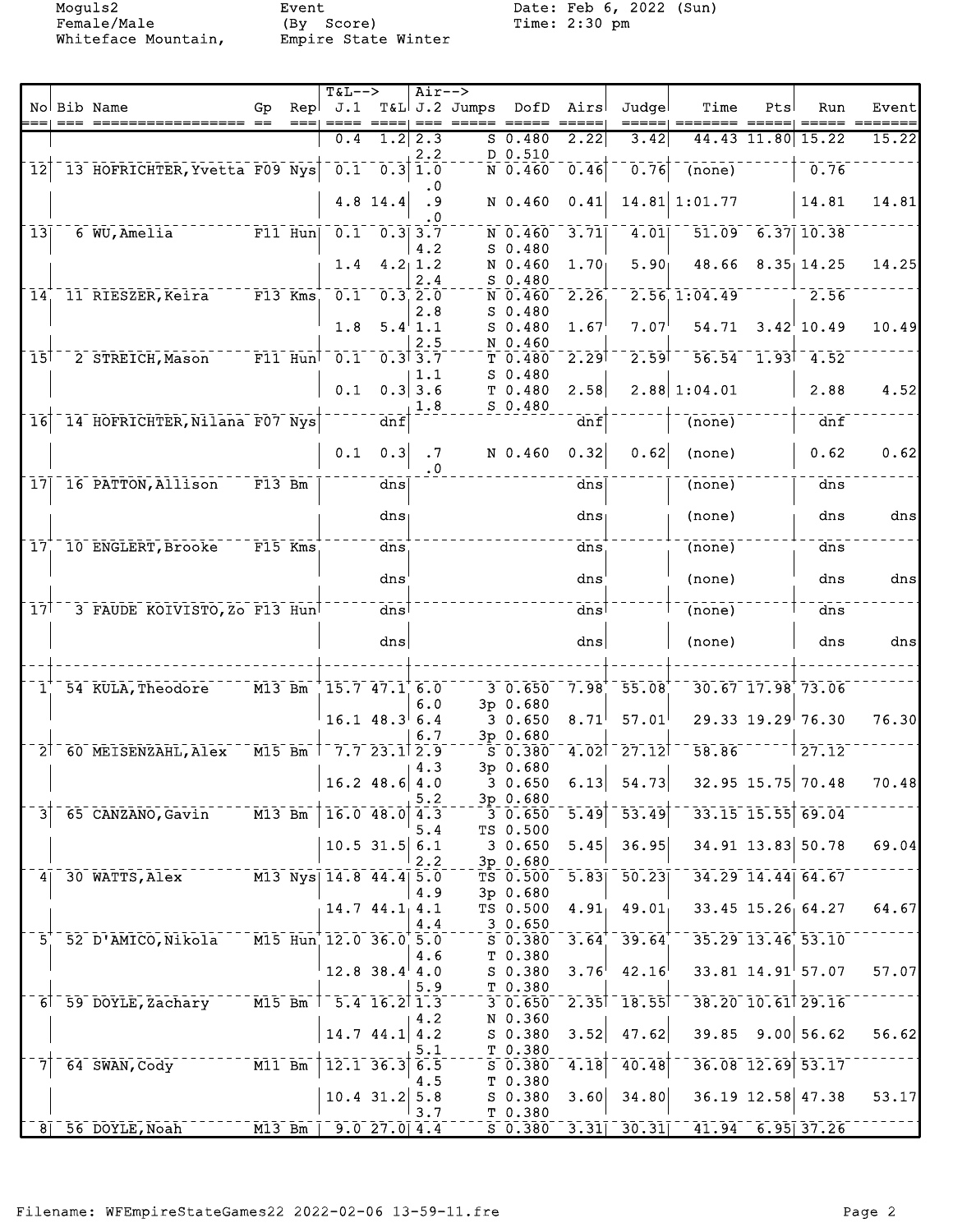Moguls2 Event Date: Feb 6, 2022 (Sun)<br>Female/Male (By Score) Time: 2:30 pm Female/Male (By Score) Time: 2:30 pm Whiteface Mountain, Empire State Winter

|                                        |                                                                                                      |                                     |      | $T&L-->$                              |                                    | Air--> |                                                                                                                                                                                                                                                                                                                                                                                                                                                                                       |                            |                       |                                                           |                            |     |                                      |                  |
|----------------------------------------|------------------------------------------------------------------------------------------------------|-------------------------------------|------|---------------------------------------|------------------------------------|--------|---------------------------------------------------------------------------------------------------------------------------------------------------------------------------------------------------------------------------------------------------------------------------------------------------------------------------------------------------------------------------------------------------------------------------------------------------------------------------------------|----------------------------|-----------------------|-----------------------------------------------------------|----------------------------|-----|--------------------------------------|------------------|
|                                        | No Bib Name                                                                                          | Gp                                  | Repl |                                       |                                    |        | J.1 T&L J.2 Jumps DofD                                                                                                                                                                                                                                                                                                                                                                                                                                                                |                            | Airs                  | Judgel                                                    | Time                       | Pts | Run                                  | Event            |
|                                        |                                                                                                      |                                     | $==$ |                                       |                                    |        | $\begin{tabular}{lllllllllll} \multicolumn{2}{l}{{\color{red}x}} & \multicolumn{2}{l}{\color{blue}x} & \multicolumn{2}{l}{\color{blue}x} & \multicolumn{2}{l}{\color{blue}x} & \multicolumn{2}{l}{\color{blue}x} & \multicolumn{2}{l}{\color{blue}x} & \multicolumn{2}{l}{\color{blue}x} & \multicolumn{2}{l}{\color{blue}x} & \multicolumn{2}{l}{\color{blue}x} & \multicolumn{2}{l}{\color{blue}x} & \multicolumn{2}{l}{\color{blue}x} & \multicolumn{2}{l}{\color{blue}x} & \mult$ |                            |                       | =====                                                     |                            |     |                                      | $=$ ==== ======= |
|                                        |                                                                                                      |                                     |      |                                       |                                    | 4.0    |                                                                                                                                                                                                                                                                                                                                                                                                                                                                                       | $D$ 0.410                  |                       |                                                           |                            |     |                                      |                  |
|                                        |                                                                                                      |                                     |      |                                       | $12.5$ 37.5 4.0                    |        |                                                                                                                                                                                                                                                                                                                                                                                                                                                                                       | $S$ 0.380                  | 3.57 <sub>1</sub>     | 41.07                                                     |                            |     | 38.56 10.26 51.33                    | 51.33            |
| $\bar{9}^{\tau}$                       |                                                                                                      |                                     |      | $13.7 \overline{41.1} \overline{3.9}$ |                                    | 4.1    |                                                                                                                                                                                                                                                                                                                                                                                                                                                                                       | TS 0.500                   |                       |                                                           |                            |     | $42.48 - 6.42 + 50.67$               |                  |
|                                        | $62$ COOK, Ryder                                                                                     |                                     |      |                                       |                                    |        |                                                                                                                                                                                                                                                                                                                                                                                                                                                                                       | T 0.380                    | $\overline{3.15}^{+}$ | 44.25                                                     |                            |     |                                      |                  |
|                                        |                                                                                                      |                                     |      |                                       | $0.1 \quad 0.3 \, 1.9$             | 4.4    |                                                                                                                                                                                                                                                                                                                                                                                                                                                                                       | $S$ 0.380                  |                       | 3.12                                                      | 49.64                      |     | $\vert$ 3.12                         | 50.67            |
|                                        |                                                                                                      |                                     |      |                                       |                                    | 4.2    |                                                                                                                                                                                                                                                                                                                                                                                                                                                                                       | T 0.380<br>TS 0.500        | 2.82                  |                                                           |                            |     |                                      |                  |
|                                        | 10 42 FITZGERALD, Paul M15 Hun                                                                       |                                     |      | $8.4$ 25.2 1.3                        |                                    |        |                                                                                                                                                                                                                                                                                                                                                                                                                                                                                       | D 0.410                    | 2.08                  | $-27.28$                                                  | 50.46                      |     | 27.28                                |                  |
|                                        |                                                                                                      |                                     |      |                                       |                                    |        |                                                                                                                                                                                                                                                                                                                                                                                                                                                                                       | $S$ 0.380                  |                       |                                                           |                            |     |                                      |                  |
|                                        |                                                                                                      |                                     |      |                                       | $12.0$ 36.0 2.7                    | 4.1    |                                                                                                                                                                                                                                                                                                                                                                                                                                                                                       | N 0.360                    | 2.18                  | 38.18                                                     |                            |     | 37.01 11.78 49.96                    | 49.96            |
|                                        |                                                                                                      |                                     |      |                                       |                                    | 3.2    |                                                                                                                                                                                                                                                                                                                                                                                                                                                                                       | $S$ 0.380                  |                       |                                                           |                            |     |                                      |                  |
| $\overline{1}\overline{1}$             | 53 CHAPMAN, Jackson M11 Bm                                                                           |                                     |      |                                       | $\overline{5.4}$ $\overline{16.2}$ | 1.8    |                                                                                                                                                                                                                                                                                                                                                                                                                                                                                       | $S$ 0.380                  | 2.13                  | 18.33                                                     |                            |     | $37.22$ <sup>-</sup> $11.57$ $29.90$ |                  |
|                                        |                                                                                                      |                                     |      |                                       |                                    | 2.9    |                                                                                                                                                                                                                                                                                                                                                                                                                                                                                       | TS 0.500                   |                       |                                                           |                            |     |                                      |                  |
|                                        |                                                                                                      |                                     |      |                                       | $10.5$ 31.5 5.3                    |        |                                                                                                                                                                                                                                                                                                                                                                                                                                                                                       | 30.650                     | 5.44                  | 36.94                                                     |                            |     | 36.33 12.44 49.38                    | 49.38            |
|                                        |                                                                                                      |                                     |      |                                       |                                    | 4.0    |                                                                                                                                                                                                                                                                                                                                                                                                                                                                                       | TS 0.500                   |                       |                                                           |                            |     |                                      |                  |
| $\overline{1}\overline{2}\overline{1}$ | $\overline{M13}$ $\overline{Hun}$ $\overline{0.1}$ $\overline{0.3}$ $\overline{3.0}$<br>44 AOKI, Kai |                                     |      |                                       |                                    |        |                                                                                                                                                                                                                                                                                                                                                                                                                                                                                       | S 0.380                    | 1.59                  | 1.89                                                      | 56.97                      |     | $-1.89$                              |                  |
|                                        |                                                                                                      |                                     |      |                                       |                                    | 1.2    |                                                                                                                                                                                                                                                                                                                                                                                                                                                                                       | T 0.380                    |                       |                                                           |                            |     |                                      |                  |
|                                        |                                                                                                      |                                     |      |                                       | $12.2$ 36.6 1.4                    |        |                                                                                                                                                                                                                                                                                                                                                                                                                                                                                       | N 0.360                    | 1.79                  | 38.39                                                     |                            |     | 39.29 9.55 47.94                     | 47.94            |
|                                        |                                                                                                      |                                     |      |                                       |                                    | 3.4    |                                                                                                                                                                                                                                                                                                                                                                                                                                                                                       | T 0.380                    |                       |                                                           |                            |     |                                      |                  |
| 13 <sup>′</sup>                        | $-43$ FONTANA, Roberto $-$ M17 Hun 10.4 31.2 5.5                                                     |                                     |      |                                       |                                    |        |                                                                                                                                                                                                                                                                                                                                                                                                                                                                                       | $S$ 0.380                  | $3.61$ <sup>+</sup>   | 34.81                                                     |                            |     | 35.87 12.89 47.70                    |                  |
|                                        |                                                                                                      |                                     |      |                                       |                                    | 4.0    |                                                                                                                                                                                                                                                                                                                                                                                                                                                                                       | T 0.380                    |                       |                                                           |                            |     |                                      |                  |
|                                        |                                                                                                      |                                     |      |                                       | 8.324.95.6                         |        |                                                                                                                                                                                                                                                                                                                                                                                                                                                                                       | $S$ 0.380                  | 4.17                  | 29.07                                                     |                            |     | $38.55$ $10.27$ 39.34                | 47.70            |
|                                        |                                                                                                      |                                     |      |                                       |                                    | 5.4    |                                                                                                                                                                                                                                                                                                                                                                                                                                                                                       | T 0.380                    |                       |                                                           |                            |     |                                      |                  |
|                                        | 14 36 MYHRE, Philip <sup>-----</sup> M11 Hun                                                         |                                     |      | $-3.5 - 10.5$ 4.6                     |                                    |        |                                                                                                                                                                                                                                                                                                                                                                                                                                                                                       | T 0.380                    | 3.22                  | $-13.72$                                                  | 55.71                      |     | $\bar{1}$ $\bar{3}$ , $\bar{7}2^-$   |                  |
|                                        |                                                                                                      |                                     |      |                                       |                                    | 3.9    |                                                                                                                                                                                                                                                                                                                                                                                                                                                                                       | $S$ 0.380                  |                       |                                                           |                            |     |                                      |                  |
|                                        |                                                                                                      |                                     |      |                                       | $10.3$ 30.9 5.0                    |        |                                                                                                                                                                                                                                                                                                                                                                                                                                                                                       | T <sub>0.380</sub>         | 4.02                  | 34.92                                                     |                            |     | 37.98 10.83 45.75                    | 45.75            |
|                                        |                                                                                                      |                                     |      |                                       |                                    | 5.6    |                                                                                                                                                                                                                                                                                                                                                                                                                                                                                       | $S$ 0.380                  |                       |                                                           |                            |     |                                      |                  |
| $\overline{15}$                        | 39 LESNIOWSKI, Jakob M13 Hun 4.8 14.4 2.2                                                            |                                     |      |                                       |                                    |        |                                                                                                                                                                                                                                                                                                                                                                                                                                                                                       | T 0.380                    | 1.85                  | 16.25                                                     |                            |     | $40.51 - 8.35$ 24.60                 |                  |
|                                        |                                                                                                      |                                     |      |                                       |                                    | 2.7    |                                                                                                                                                                                                                                                                                                                                                                                                                                                                                       | $S$ 0.380                  |                       |                                                           |                            |     |                                      |                  |
|                                        |                                                                                                      |                                     |      |                                       | $11.0$ 33.0 2.7                    |        |                                                                                                                                                                                                                                                                                                                                                                                                                                                                                       | T <sub>0.380</sub>         | 2.38                  | 35.38                                                     |                            |     | 38.55 10.27 45.65                    | 45.65            |
|                                        |                                                                                                      |                                     |      |                                       |                                    | 3.6    |                                                                                                                                                                                                                                                                                                                                                                                                                                                                                       | $S$ 0.380                  |                       |                                                           |                            |     |                                      |                  |
|                                        | 16 40 POWER, Eoin M15 Hun 10.7 32.1 3.3                                                              |                                     |      |                                       |                                    |        |                                                                                                                                                                                                                                                                                                                                                                                                                                                                                       | $S_0.380$                  | $\overline{2.35}$     | 34.45                                                     |                            |     | 38.07 10.74 45.19                    |                  |
|                                        |                                                                                                      |                                     |      |                                       |                                    | 2.9    |                                                                                                                                                                                                                                                                                                                                                                                                                                                                                       | T 0.380                    |                       |                                                           |                            |     |                                      |                  |
|                                        |                                                                                                      |                                     |      |                                       | $0.1 \quad 0.311.4$                |        |                                                                                                                                                                                                                                                                                                                                                                                                                                                                                       | T 0.380                    | 0.53                  | 0.83                                                      |                            |     | 45.92 3.06 3.89                      | 45.19            |
|                                        |                                                                                                      |                                     |      |                                       |                                    | . 0    |                                                                                                                                                                                                                                                                                                                                                                                                                                                                                       |                            |                       |                                                           |                            |     |                                      |                  |
| $\bar{1}\bar{7}$                       | 69 REID, Aidric M11 Bm                                                                               |                                     |      | $1 - 5.0 - 15.0 + 3.9$                |                                    |        |                                                                                                                                                                                                                                                                                                                                                                                                                                                                                       | $S$ 0.380                  | 2.16                  | $\overline{1}\overline{7}\cdot\overline{1}\overline{6}^*$ |                            |     | $47.02 - 1.98$ 19.14                 |                  |
|                                        |                                                                                                      |                                     |      |                                       |                                    | 1.8    |                                                                                                                                                                                                                                                                                                                                                                                                                                                                                       | T 0.380                    |                       |                                                           |                            |     |                                      |                  |
|                                        |                                                                                                      |                                     |      |                                       | $10.8$ 32.4 4.3                    |        |                                                                                                                                                                                                                                                                                                                                                                                                                                                                                       | $S$ 0.380                  | 3.22                  | 35.62                                                     | 43.63                      |     | $5.30^{ }40.92$                      | 40.92            |
|                                        |                                                                                                      |                                     |      |                                       |                                    | 4.2    |                                                                                                                                                                                                                                                                                                                                                                                                                                                                                       | T 0.380                    |                       | $1.89$ <sup>-</sup> $19.29$                               | 51.19                      |     | 119.29                               |                  |
|                                        | 18 58 DOBBINS, Jack M15 Bm                                                                           |                                     |      |                                       | $-5.8$ 17.4 2.9                    |        |                                                                                                                                                                                                                                                                                                                                                                                                                                                                                       | $S$ 0.380                  |                       |                                                           |                            |     |                                      |                  |
|                                        |                                                                                                      |                                     |      |                                       | 9.9 29.7   4.0                     | 2.2    |                                                                                                                                                                                                                                                                                                                                                                                                                                                                                       | N 0.360<br>S 0.380         | 2.60                  | 32.30                                                     | $44.38$ $4.57$ 36.87       |     |                                      | 36.87            |
|                                        |                                                                                                      |                                     |      |                                       |                                    | 3.0    |                                                                                                                                                                                                                                                                                                                                                                                                                                                                                       | N 0.360                    |                       |                                                           |                            |     |                                      |                  |
| $\overline{19}$                        | 38 KANDO, Michael                                                                                    | $ \overline{M13}$ $\overline{Hun}$  |      |                                       | $8.8$ 26.4                         | 3.8    |                                                                                                                                                                                                                                                                                                                                                                                                                                                                                       | $S$ 0.380                  | 2.05                  | $\overline{28.45}$                                        |                            |     | $42.15 - 6.75$ 35.20                 |                  |
|                                        |                                                                                                      |                                     |      |                                       |                                    | 1.7    |                                                                                                                                                                                                                                                                                                                                                                                                                                                                                       | N 0.360                    |                       |                                                           |                            |     |                                      |                  |
|                                        |                                                                                                      |                                     |      |                                       | $1.2 \quad 3.6$                    | 3.5    |                                                                                                                                                                                                                                                                                                                                                                                                                                                                                       | S 0.380                    | 2.39                  | 5.99                                                      | 46.28                      |     | $2.71 \, 8.70$                       | 35.20            |
|                                        |                                                                                                      |                                     |      |                                       |                                    | 2.6    |                                                                                                                                                                                                                                                                                                                                                                                                                                                                                       | D 0.410                    |                       |                                                           |                            |     |                                      |                  |
|                                        | 20 45 GATESMAN, Joshua                                                                               | $M15$ Hun                           |      |                                       | $8.8$ 26.4 2.7                     |        |                                                                                                                                                                                                                                                                                                                                                                                                                                                                                       | $S$ $0.380$                | 1.96                  | 28.36                                                     |                            |     | $42.57 - 6.34$ 34.70                 |                  |
|                                        |                                                                                                      |                                     |      |                                       |                                    | 2.3    |                                                                                                                                                                                                                                                                                                                                                                                                                                                                                       | D 0.410                    |                       |                                                           |                            |     |                                      |                  |
|                                        |                                                                                                      |                                     |      |                                       | $5.0$ 15.0 $2.7$                   |        |                                                                                                                                                                                                                                                                                                                                                                                                                                                                                       | S 0.380                    | 2.04 <sub>1</sub>     | 17.04                                                     | 48.66                      |     | 0.38, 17.42                          | 34.70            |
|                                        |                                                                                                      |                                     |      |                                       |                                    | 2.5    |                                                                                                                                                                                                                                                                                                                                                                                                                                                                                       | D 0.410                    |                       |                                                           |                            |     |                                      |                  |
| 21                                     | 49 MAYER, Abram                                                                                      |                                     |      | M13 Wil 6.6 19.8 3.5                  |                                    |        |                                                                                                                                                                                                                                                                                                                                                                                                                                                                                       | $5\overline{0.380}$ $2.17$ |                       | 21.97                                                     |                            |     | $42.12 - 6.78$ 28.75                 |                  |
|                                        |                                                                                                      |                                     |      |                                       |                                    | 1.3    |                                                                                                                                                                                                                                                                                                                                                                                                                                                                                       | 30.650                     |                       |                                                           |                            |     |                                      |                  |
|                                        |                                                                                                      |                                     |      |                                       | $7.522.5$ <sup>2</sup> .9          |        |                                                                                                                                                                                                                                                                                                                                                                                                                                                                                       | T <sub>0.380</sub>         | 2.53                  | 25.03                                                     |                            |     | $40.62 \quad 8.24^{\dagger}33.27$    | 33.27            |
|                                        |                                                                                                      |                                     |      |                                       |                                    | 2.2    |                                                                                                                                                                                                                                                                                                                                                                                                                                                                                       | 30.650                     |                       |                                                           |                            |     |                                      |                  |
|                                        | $22$ 48 MAYER, Judd                                                                                  | $--- \overline{M11} \overline{W11}$ |      |                                       | 9.628.82.3                         |        |                                                                                                                                                                                                                                                                                                                                                                                                                                                                                       | D 0.410                    |                       | $2.53$ <sup><math>-31.33</math></sup>                     |                            |     | $47.57 - 1.44$ 32.77                 |                  |
|                                        |                                                                                                      |                                     |      |                                       |                                    | 4.2    |                                                                                                                                                                                                                                                                                                                                                                                                                                                                                       | T 0.380                    |                       |                                                           |                            |     |                                      |                  |
|                                        |                                                                                                      |                                     |      |                                       | 4.0 $12.0$ 3.6                     |        |                                                                                                                                                                                                                                                                                                                                                                                                                                                                                       | T <sub>0.380</sub>         | 1.93                  | 13.93                                                     | (none)                     |     | 13.93                                | 32.77            |
|                                        |                                                                                                      |                                     |      |                                       |                                    | 1.5    |                                                                                                                                                                                                                                                                                                                                                                                                                                                                                       | S 0.380                    |                       |                                                           |                            |     |                                      |                  |
|                                        | 23 111 COLETTA, Robert                                                                               | $M13$ Kms                           |      |                                       | $0.1 \quad 0.3$                    | 3.7    |                                                                                                                                                                                                                                                                                                                                                                                                                                                                                       | T 0.380                    | $\overline{2.20}$     | 2.50                                                      | 1:03.44                    |     | $-2.50$                              |                  |
|                                        |                                                                                                      |                                     |      |                                       |                                    | 1.6    |                                                                                                                                                                                                                                                                                                                                                                                                                                                                                       | TS 0.500                   |                       |                                                           |                            |     |                                      |                  |
|                                        |                                                                                                      |                                     |      |                                       | 5.7 17.1                           | 3.8    |                                                                                                                                                                                                                                                                                                                                                                                                                                                                                       | T 0.380                    | 1.80                  | 18.90                                                     |                            |     | $39.96$ $8.89$ 27.79                 | 27.79            |
|                                        |                                                                                                      |                                     |      |                                       |                                    | 1.0    |                                                                                                                                                                                                                                                                                                                                                                                                                                                                                       | N 0.360                    |                       |                                                           |                            |     |                                      |                  |
|                                        | $24$ <sup>57</sup> CHAPMAN, Mason                                                                    | $-$ MO9 Bm                          |      |                                       | $7.2$ 21.6 2.9                     |        |                                                                                                                                                                                                                                                                                                                                                                                                                                                                                       |                            |                       |                                                           | $S$ 0.380 2.32 23.92 51.26 |     | $\overline{23.92}$                   |                  |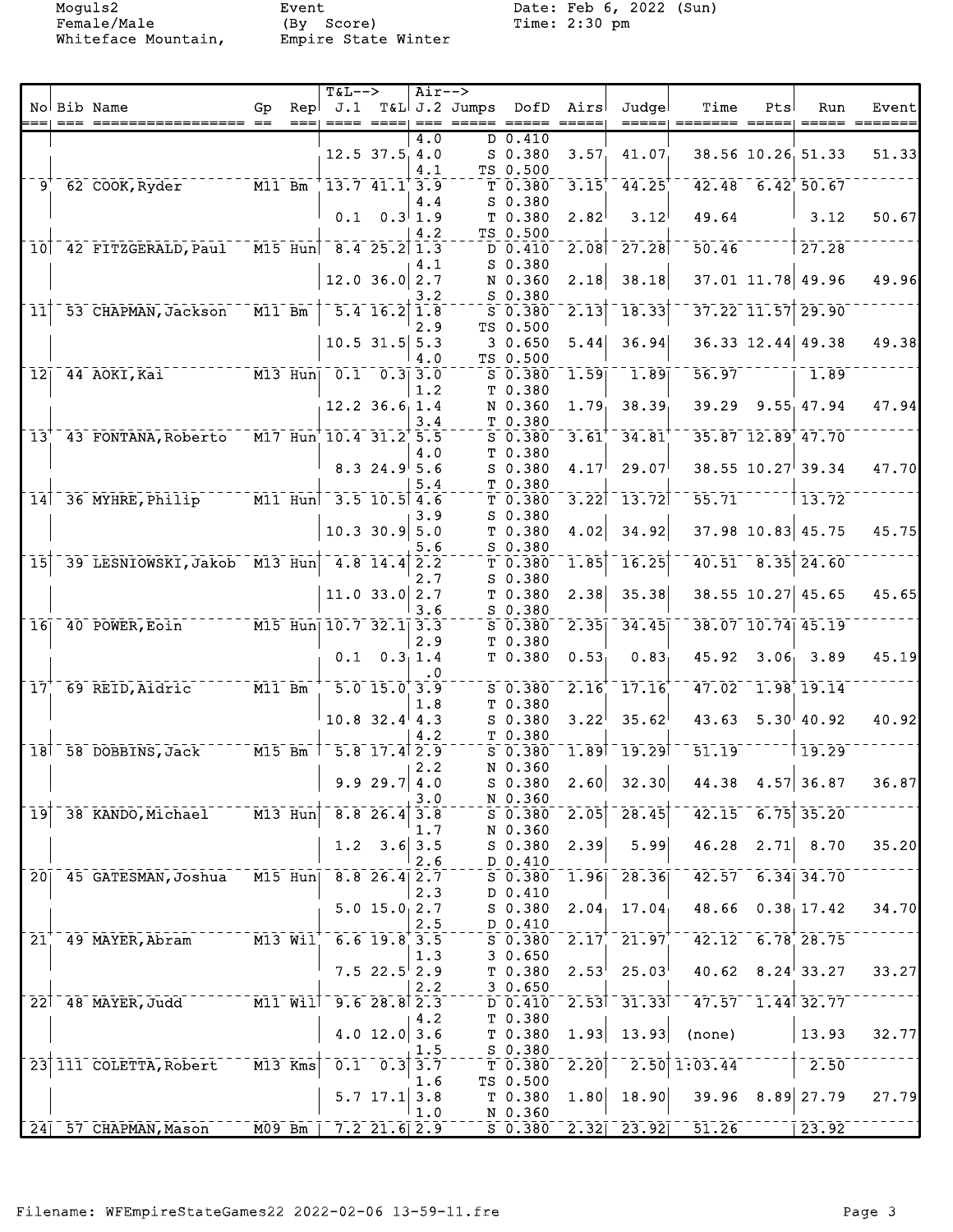Female/Male (By Score) Time: 2:30 pm Whiteface Mountain, Empire State Winter

Moguls2 Event Date: Feb 6, 2022 (Sun)<br>Female/Male (By Score) Time: 2:30 pm

|                           |                              |                     |           | $T&L--&>$                                       |                    | $Air--$             |                                 |                          |                   |                     |                             |     |                     |       |
|---------------------------|------------------------------|---------------------|-----------|-------------------------------------------------|--------------------|---------------------|---------------------------------|--------------------------|-------------------|---------------------|-----------------------------|-----|---------------------|-------|
|                           | No Bib Name                  | Go                  |           |                                                 |                    |                     | Rep J.1 T&L J.2 Jumps DofD Airs |                          |                   | Judgel              | Time                        | Pts | Run                 | Event |
|                           |                              |                     |           |                                                 |                    | 3.4                 |                                 | N 0.360                  |                   |                     |                             |     |                     |       |
|                           |                              |                     |           |                                                 | $7.3$ $21.9$ $2.2$ |                     |                                 | N 0.360                  | 1.58 <sub>1</sub> | 23.48               | 52.70                       |     | 23.48               | 23.92 |
|                           |                              |                     |           |                                                 |                    | 2.1                 |                                 | S 0.380                  |                   |                     |                             |     |                     |       |
| $\overline{25}$           | 55 PATTON, Connor            | $\overline{M09}$ Bm |           |                                                 | $2.0$ 6.0 $2.3$    | $\cdot$ 0           |                                 | $N$ 0.360 0.82           |                   | $6.82$ <sup>†</sup> | $\overline{56.18}$          |     | 6.82                |       |
|                           |                              |                     |           |                                                 | $6.5$ 19.5 2.5     |                     |                                 | N 0.360                  | 0.90 <sup>1</sup> | 20.40               | 54.89                       |     | 20.40               | 20.40 |
|                           |                              |                     |           |                                                 |                    | $\cdot$ 0           |                                 |                          |                   |                     |                             |     |                     |       |
| 26                        | 37 GARBER, Reed              |                     | $M13$ Hun | $\begin{bmatrix} 0.1 & 0.3 & 4.1 \end{bmatrix}$ |                    |                     |                                 | $5\overline{0.380}$ 1.55 |                   | $-1.85$             |                             |     | $48.16 - 0.87$ 2.72 |       |
|                           |                              |                     |           |                                                 |                    | . 0                 |                                 |                          |                   |                     |                             |     |                     |       |
|                           |                              |                     |           |                                                 | 5.9 17.7 $1.1$     | 2.5                 |                                 | T 0.380<br>$S$ 0.380     | 1.36              |                     | $19.06$ 1:13.68             |     | 19.06               | 19.06 |
| $\overline{27}$           | 51 CROCE, Luke               |                     |           | M11 Hun 1.4 4.2 2.4                             |                    |                     |                                 | $S_0.380$                | $\overline{2.43}$ | 6.63                | 52.24                       |     | 6.63                |       |
|                           |                              |                     |           |                                                 |                    | 4.0                 |                                 | T <sub>0.380</sub>       |                   |                     |                             |     |                     |       |
|                           |                              |                     |           |                                                 | 4.3 $12.9$ 1.8     |                     |                                 | $S_0.380$                | 1.51              | 14.41               | 55.77                       |     | 14.41               | 14.41 |
|                           |                              |                     |           |                                                 |                    | 2.2                 |                                 | T 0.380                  |                   |                     |                             |     |                     |       |
| $\overline{28}$           | 33 KENNEDY, Patrick          |                     | M13 Hun   | 0.1                                             | 0.313.9            |                     |                                 | $S$ 0.380                | 1.48              | 1.78                | (none)                      |     | 1.78                |       |
|                           |                              |                     |           | $2.2^{\circ}$                                   |                    | $\cdot$ 0<br>6.64.2 |                                 | $S_0.380$                | 2.92 <sub>1</sub> | 9.52                | 56.65                       |     | 9.52                | 9.52  |
|                           |                              |                     |           |                                                 |                    | 3.7                 |                                 | N 0.360                  |                   |                     |                             |     |                     |       |
| $\overline{29}^{\dagger}$ | 41 DICKASON, Brennan M11 Hun |                     |           | 0.1                                             |                    | 0.3'3.0             |                                 | $S_0.380$                | 2.04              |                     | $2.34$ <sup>+</sup> 1:05.28 |     | 2.34                |       |
|                           |                              |                     |           |                                                 |                    | 2.2                 |                                 | D 0.410                  |                   |                     |                             |     |                     |       |
|                           |                              |                     |           | 1.9                                             |                    | dns $3.5$           |                                 | $S_0.380$                | dns'              | 7.89                | 55.68                       |     | dns                 | 2.34  |
| $\overline{30}$           | 46 DONOFRIO, Dylan           |                     | $M13$ Hun |                                                 | dns                | 2.1                 |                                 | D 0.410                  | dns               |                     | (none)                      |     | dns                 |       |
|                           |                              |                     |           |                                                 |                    |                     |                                 |                          |                   |                     |                             |     |                     |       |
|                           |                              |                     |           |                                                 | $\frac{d}{ds}$     |                     |                                 |                          | dns               |                     | (none)                      |     | dns                 | dns   |
|                           |                              |                     |           |                                                 |                    |                     |                                 |                          |                   |                     |                             |     |                     |       |
|                           |                              |                     |           |                                                 |                    |                     |                                 |                          |                   |                     |                             |     |                     |       |

 $Male = 32.70$ , Female =  $39.28$ 

Winfree 2022.00, B Rules, Rand=280 @ 7:49a(22-2-6), M2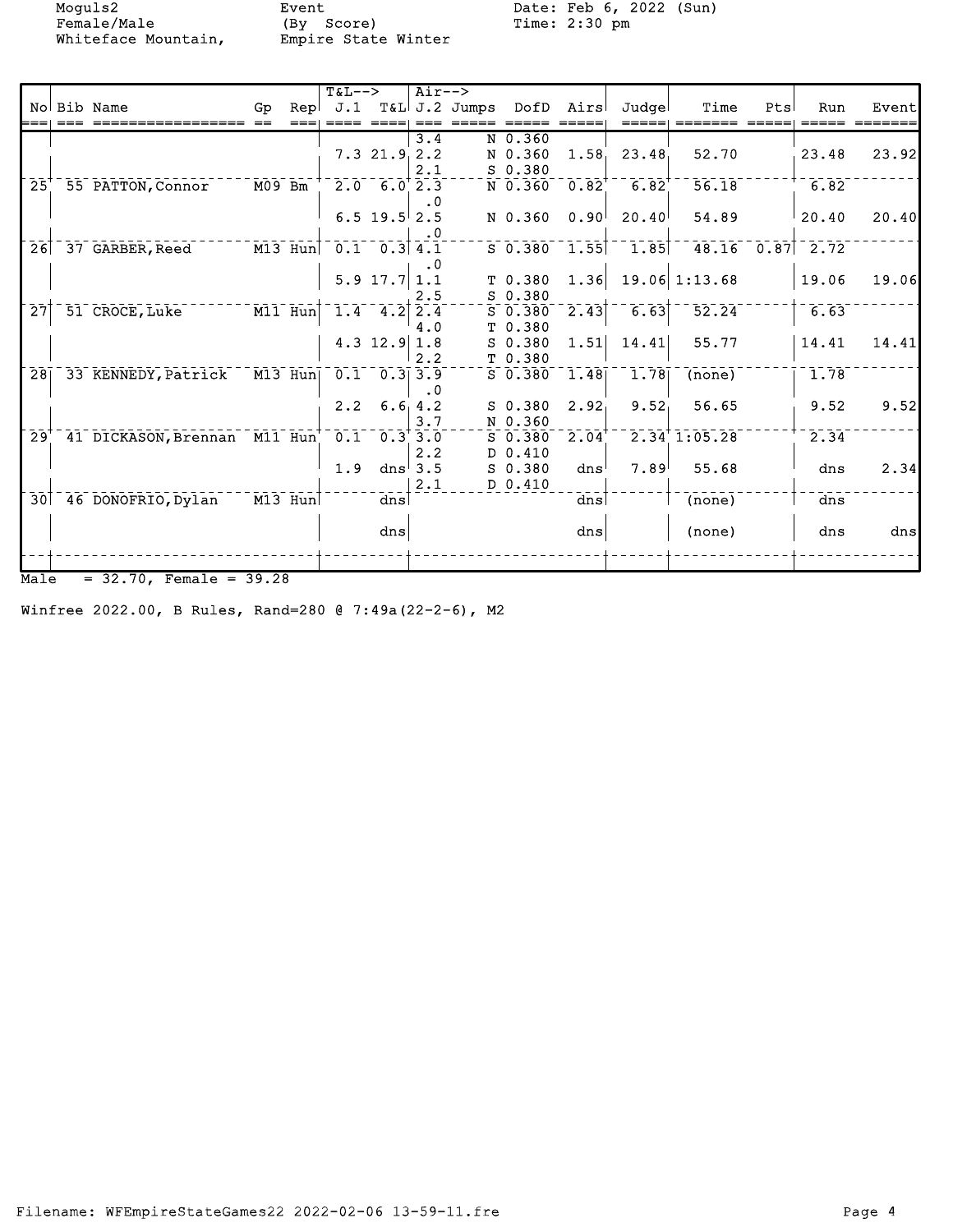Female/Male (By Group Score) Time: 2:31 pm Whiteface Mountain, Empire State Winter

------------------------------------------------------------------------------

Moguls2 Finals Date: Feb 6, 2022 (Sun)

|                                         | No Bib# Name |                                           | Gp<br>$=$ | Representing<br>============             | Score          |
|-----------------------------------------|--------------|-------------------------------------------|-----------|------------------------------------------|----------------|
|                                         |              |                                           |           |                                          |                |
| 1 <sub>1</sub>                          |              | 14 HOFRICHTER, Nilana                     |           | $F07$ Nysf New Yor                       | 0.62           |
| $\mathbf{1}^{\mathbf{1}}$               |              | 19 VANALLEN, Leah                         |           | F09 Bm Bristol <sup>--</sup>             | $-44.51$       |
| $\overline{2}$                          |              | 13 HOFRICHTER, Yvetta                     |           | F09 Nysf New Yor                         | 14.81          |
|                                         |              |                                           |           |                                          |                |
| $\bar{1}$                               |              | 15 VANALLEN, Lauren                       |           | F11 Bm Bristol                           | 50.89          |
| $\overline{2}$                          |              | 8 GATESMAN, Samantha                      |           | F11 Hun Hunter M                         | 27.95          |
|                                         |              | 4 HALSEY, Mika                            |           | $F11$ Hun Hunter $M_1$                   | 15.22          |
| $\frac{3}{4}$ $\frac{1}{5}$             |              | 6 WU, Amelia                              |           | F11 Hun Hunter M<br>F11 Hun Hunter M     | 14.25          |
|                                         |              | 2 STREICH, Mason                          |           |                                          | 4.52           |
| $\bar{1}^{\dagger}$                     |              | 23 REID, Ava                              |           | F13 Bm Bristol                           | 72.58          |
| $\begin{bmatrix} 2 \\ -3 \end{bmatrix}$ |              | 18 DOBBINS, Nora                          |           | F13 Bm Bristol                           | 56.10          |
|                                         |              | 20 ROBINSON, Jillian                      |           | F13 Bm Bristol                           | $-55.07$       |
| $\overline{4}$                          |              | 11 RIESZER, Keira                         |           | $F13$ Kms Killingt                       | 10.49          |
| $\overline{5}$                          |              | 16 PATTON, Allison                        |           | F13 Bm Bristol                           | $-$ dns        |
| $\overline{5}$                          |              | 3 FAUDE KOIVISTO, Zoe                     |           | F13 Hun Hunter $M_1$                     | dns            |
|                                         |              | 9 MAYER, Leslie                           |           | F15 Wil Willard <sup>-+</sup>            | 47.43          |
| $\frac{1}{2}$<br>$\frac{2}{3}$          |              | 1 REISZEL, Oliveah                        |           | F15 Wil Willard                          | 26.68          |
|                                         |              | 5 TANINI, Eloise                          |           | F15 Hun Hunter M                         | 24.18          |
| $\mathbf{4}$                            |              | 10 ENGLERT, Brooke                        |           | F15 Kms Killingt                         | dns            |
|                                         |              |                                           |           |                                          |                |
| $\overline{1}$                          |              | 17 KULA, Mackenzie                        |           | F17 Bm Bristol                           | $-62.61$       |
| $\bar{1}$                               |              | 57 CHAPMAN, Mason                         |           | M09 Bm Bristol                           | 23.92          |
| $\overline{2}$                          |              | 55 PATTON, Connor                         |           | M09 Bm Bristol                           | 20.40          |
|                                         |              |                                           |           |                                          |                |
| $\mathbf{1}$                            |              | 64 SWAN, Cody                             |           | M11 Bm Bristol                           | 53.17          |
| $\bar{2}$                               |              | 62 COOK, Ryder                            |           | M11 Bm Bristol                           | 50.67          |
| $\overline{3}$ ]                        |              | 53 CHAPMAN, Jackson                       |           | M11 Bm Bristol                           | 49.38          |
| $\overline{4}$<br>$\overline{5}$        |              | 36 MYHRE, Philip<br>69 REID, Aidric       |           | M11 Hun Hunter M<br>M11 Bm Bristol       | 45.75<br>40.92 |
| 6                                       |              | 48 MAYER, Judd                            |           | M11 Wil Willard                          | 32.77          |
| $\bar{7}^+$                             |              | 51 CROCE, Luke                            |           | M11 Hun Hunter M                         | 14.41          |
| $\overline{8}$                          |              | 41 DICKASON, Brennan                      |           | M11 Hun Hunter M                         | 2.34           |
|                                         |              |                                           |           |                                          |                |
| $\mathbf{1}$                            |              | 54 KULA, Theodore                         |           | M13 Bm Bristol                           | $-76.30$       |
| $\bar{2}$                               |              | 65 CANZANO, Gavin                         |           | M13 Bm Bristol                           | 69.04          |
| $\overline{3}$ ]                        |              | 30 WATTS, Alex<br>56 DOYLE, Noah          |           | M13 Nysf New Yor 64.67<br>M13 Bm Bristol | 51.33          |
| $\frac{4}{1}$<br>$\overline{5}$         |              | 44 AOKI, Kai                              |           | M13 Hun Hunter $M_1$                     | 47.94          |
| $\overline{6}$                          |              | 39 LESNIOWSKI, Jakob                      |           | M13 Hun Hunter M                         | $-45.65$       |
| $\bar{7}$ <sup>+</sup>                  |              | 38 KANDO, Michael                         |           | M13 Hun Hunter M                         | 35.20          |
| $\bar{8}$                               |              | 49 MAYER, Abram                           |           | M13 Wil Willard                          | 33.27          |
| ⊺و⊺                                     |              | 111 COLETTA, Robert                       |           | M13 Kms Killingt                         | 27.79          |
| 10                                      |              | 37 GARBER, Reed                           |           | M13 Hun Hunter M                         | 19.06          |
| 11 <br>$\overline{12}$                  |              | 33 KENNEDY, Patrick<br>46 DONOFRIO, Dylan |           | M13 Hun Hunter M<br>$M13$ Hun Hunter M   | 9.52<br>dns    |
|                                         |              |                                           |           |                                          |                |
|                                         |              | 60 MEISENZAHL, Alex                       |           | M15 Bm Bristol                           | 70.48          |
| $\frac{1}{2}$                           |              | 52 D'AMICO, Nikola                        |           | M15 Hun Hunter M                         | 57.07          |
| $\bar{3}^{\dagger}$                     |              | 59 DOYLE, Zachary                         |           | M15 Bm Bristol                           | 56.62          |
| $\overline{4}$                          |              | 42 FITZGERALD, Paul                       |           | M15 Hun Hunter M                         | 49.96          |
| $\overline{5}$                          |              | 40 POWER, Eoin                            |           | M15 Hun Hunter M                         | 45.19          |